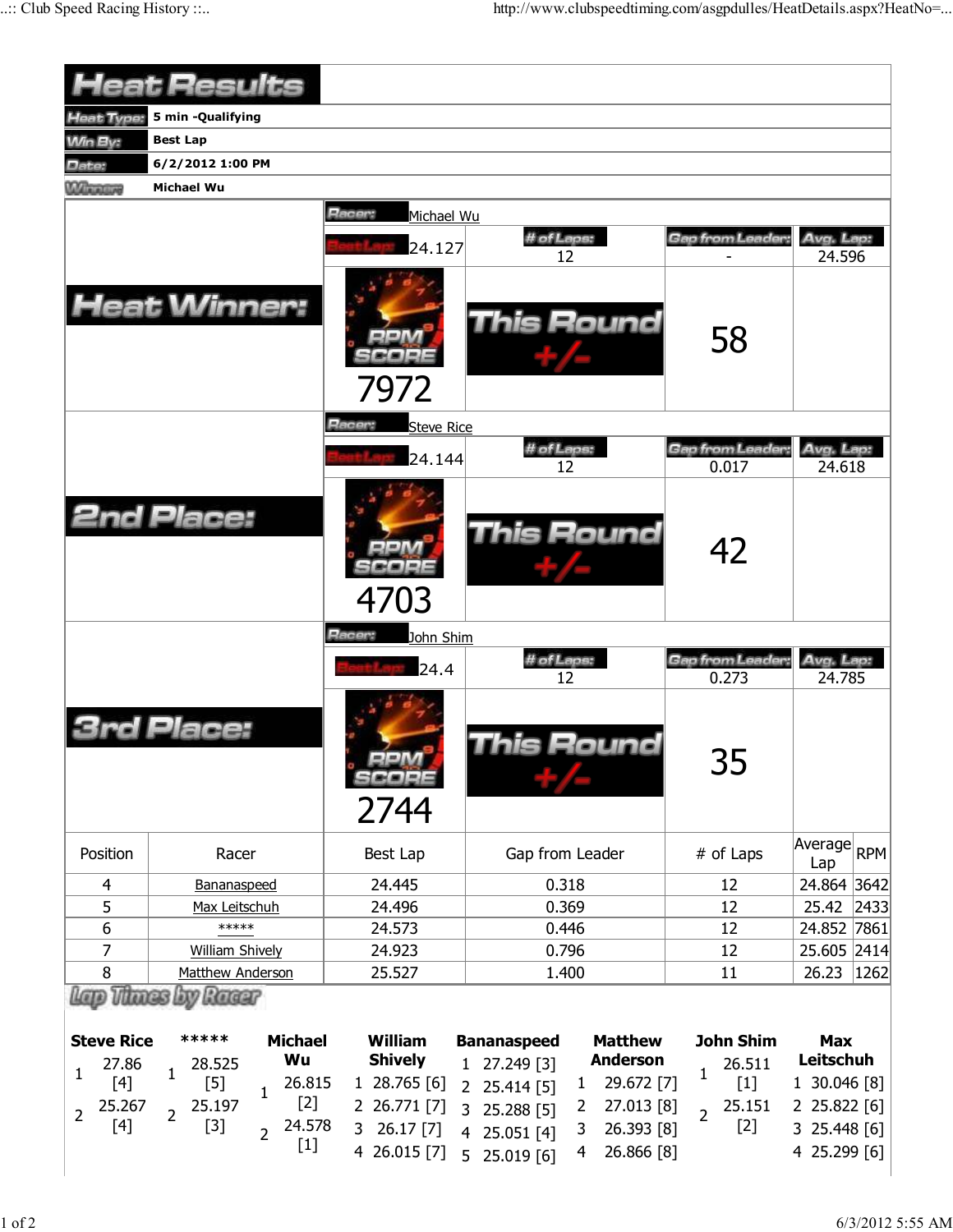|    | <b>Steve Rice</b> |                | *****           |    | <b>Michael</b><br>Wu                                                                                                                                                                                                                                                                                                            |                                  |                 |                             |          |                                   |    | <b>John Shim</b>      |                                 |  |
|----|-------------------|----------------|-----------------|----|---------------------------------------------------------------------------------------------------------------------------------------------------------------------------------------------------------------------------------------------------------------------------------------------------------------------------------|----------------------------------|-----------------|-----------------------------|----------|-----------------------------------|----|-----------------------|---------------------------------|--|
|    | 25.291<br>[4]     | $\overline{3}$ | 24.915<br>$[3]$ | 3  | 25.017                                                                                                                                                                                                                                                                                                                          |                                  |                 |                             |          |                                   | 3  | 24.845<br>[2]         |                                 |  |
|    | 25.265<br>$[5]$   | 4              | 24.971<br>$[3]$ | 4  | 24.389<br>$[1] % \includegraphics[width=0.9\columnwidth]{figures/fig_1a} \caption{The figure shows the number of times, and the number of times, and the number of times, and the number of times, are indicated with the number of times, and the number of times, are indicated with the number of times.} \label{fig:2}$     |                                  |                 |                             |          |                                   | 4  | 24.962<br>[2]         |                                 |  |
| 5  | 24.663<br>[3]     | 5              | 24.607<br>$[2]$ | 5  | 24.386<br>$[1] % \includegraphics[width=0.9\columnwidth]{figures/fig_1a} \caption{The figure shows the number of times on the right.} \label{fig:1} %$                                                                                                                                                                          | <b>William</b><br><b>Shively</b> |                 | <b>Bananaspeed</b>          |          | <b>Matthew</b><br><b>Anderson</b> | 5  | 24.855<br>[4]         | <b>Max</b><br>Leitschuh         |  |
| 6  | 24.699<br>$[3]$   | 6              | 24.789<br>$[2]$ | 6  | 24.406<br>$[1]$                                                                                                                                                                                                                                                                                                                 | 5 25.933 [7]<br>25.738 [7]<br>6  | 6<br>7          | 24.732 [4]<br>24.576 [4]    | 5<br>6   | 26.298 [8]<br>26.581 [8]          | 6  | 24.989<br>$[5]$       | 5 24.866 [5]<br>626.651[6]      |  |
|    | 24.33<br>$[1]$    | $\overline{7}$ | 24.682<br>$[5]$ | 7  | 24.362<br>$[2]$                                                                                                                                                                                                                                                                                                                 | 7 25.403 [7]<br>25.587 [7]<br>8  | 8<br>9          | 24.529 [4]<br>$24.65$ [4]   | 8        | 25.755 [8]<br>25.527 [8]          |    | 24.525<br>$[3]$       | 7 24.771 [6]<br>25.05[6]<br>8   |  |
| 8  | 24.264<br>$[2]$   | 8              | 24.63<br>$[5]$  | 8  | 24.25<br>$[1]$                                                                                                                                                                                                                                                                                                                  | 9 25.096 [7]<br>10 24.923 [7]    | 10 <sup>°</sup> | 24.478 [4]<br>11 24.445 [4] | 9<br>10  | 25.621 [8]<br>25.817 [8]          | 8  | 24.466<br>$[3]$       | $9$ 27.977 [6]<br>10 24.668 [6] |  |
| 9  | 24.417<br>$[2]$   | 9              | 24.736<br>$[5]$ | 9  | 24.127                                                                                                                                                                                                                                                                                                                          | 11 25.03 [7]<br>12 24.99 [7]     |                 | 12 25.323 [4]               | 11<br>12 | 26.434 [8]                        | 9  | 24.607<br>[3]         | 11 24.568 [5]<br>12 24.496 [5]  |  |
| 10 | 24.144<br>$[2]$   | 10             | 24.573<br>$[5]$ | 10 | 24.153<br>$[1]$                                                                                                                                                                                                                                                                                                                 |                                  |                 |                             |          |                                   | 10 | 24.422<br>[3]         |                                 |  |
| 11 | 24.231<br>$[2]$   | 11             | 25.596<br>[6]   | 11 | 24.531<br>$[1] % \includegraphics[width=0.9\columnwidth]{figures/fig_1a} \caption{The figure shows the number of times, and the number of times, and the number of times, and the number of times, are indicated with the number of times, and the number of times, are indicated with the number of times.} \label{fig:2}$     |                                  |                 |                             |          |                                   |    | 11 24.4 [3]<br>25.413 |                                 |  |
| 12 | 24.231<br>[2]     | 12             | 24.68<br>[6]    | 12 | 26.36<br>$[1] % \includegraphics[width=0.9\columnwidth]{figures/fig_1a} \caption{The figure shows the number of times on the right, and the number of times on the right, respectively. The number of times on the right, the number of times on the right, and the number of times on the right, respectively.} \label{fig:2}$ |                                  |                 |                             |          |                                   | 12 | [3]                   |                                 |  |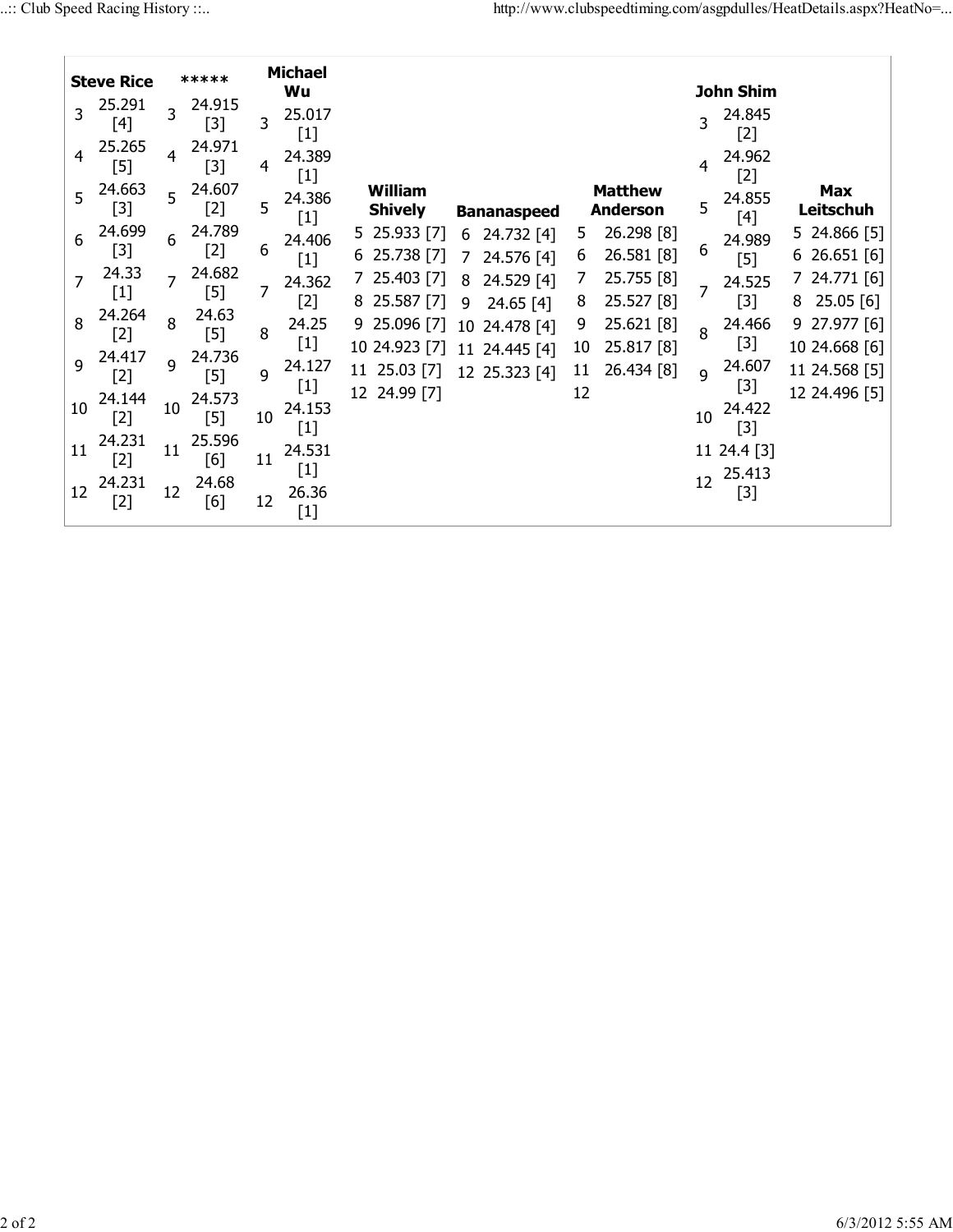|                                                                                                     | <b>Heat Results</b>                                                                                                    |                                                                          |                                                                                                                                                                         |                                                                      |                                                         |  |  |
|-----------------------------------------------------------------------------------------------------|------------------------------------------------------------------------------------------------------------------------|--------------------------------------------------------------------------|-------------------------------------------------------------------------------------------------------------------------------------------------------------------------|----------------------------------------------------------------------|---------------------------------------------------------|--|--|
| Heat Type:                                                                                          | 5 min -Qualifying                                                                                                      |                                                                          |                                                                                                                                                                         |                                                                      |                                                         |  |  |
| <b>Min By:</b>                                                                                      | <b>Best Lap</b>                                                                                                        |                                                                          |                                                                                                                                                                         |                                                                      |                                                         |  |  |
| Date:                                                                                               | 6/2/2012 1:05 PM                                                                                                       |                                                                          |                                                                                                                                                                         |                                                                      |                                                         |  |  |
| <b>Winners</b>                                                                                      | <b>Brent Talley</b>                                                                                                    |                                                                          |                                                                                                                                                                         |                                                                      |                                                         |  |  |
|                                                                                                     | <b>Heat Winner:</b>                                                                                                    | Racer:<br><b>Brent Talley</b><br>24.038<br>1566                          | # of Laps:<br>12<br>This Round                                                                                                                                          | Gap from Leader:<br>56                                               | Avg. Lap:<br>24.428                                     |  |  |
|                                                                                                     |                                                                                                                        | Racer:<br>Tahseen Ibrahim<br>24.095                                      | # of Laps:<br>12                                                                                                                                                        | Gap from Leader<br>0.057                                             | Avg. Lap:<br>24.706                                     |  |  |
|                                                                                                     | <b>2nd Place:</b>                                                                                                      | 5657                                                                     | This Round                                                                                                                                                              | 42                                                                   |                                                         |  |  |
|                                                                                                     |                                                                                                                        | Racer:<br>Kelly Widmann<br>24.109                                        | # of Laps:<br>12                                                                                                                                                        | Gap from Leader:<br>0.071                                            | Avg. Lap:<br>24.441                                     |  |  |
|                                                                                                     | Placer                                                                                                                 | 3387                                                                     | his Round                                                                                                                                                               | 35                                                                   |                                                         |  |  |
| Position                                                                                            | Racer                                                                                                                  | Best Lap                                                                 | Gap from Leader                                                                                                                                                         | # of Laps                                                            | Average<br><b>RPM</b><br>Lap                            |  |  |
| $\overline{4}$                                                                                      | Marco Restivo                                                                                                          | 24.131                                                                   | 0.093                                                                                                                                                                   | 12                                                                   | 24.418 3347                                             |  |  |
| 5                                                                                                   | Oliver Rojas                                                                                                           | 24.141                                                                   | 0.103                                                                                                                                                                   | 12                                                                   | 24.641 3647                                             |  |  |
| $\boldsymbol{6}$                                                                                    | Michael Woodwo                                                                                                         | 24.245                                                                   | 0.207                                                                                                                                                                   | 12                                                                   | 24.854 1858                                             |  |  |
| 7                                                                                                   | Patryk Tararuj                                                                                                         | 24.383                                                                   | 0.345                                                                                                                                                                   | 13                                                                   | 24.743 1771                                             |  |  |
| 8                                                                                                   | Christopher Wi<br><b>Lov Ranger</b>                                                                                    | 24.462                                                                   | 0.424                                                                                                                                                                   | 12                                                                   | 24.865 3359                                             |  |  |
| <b>Oliver</b><br><b>Tahseen</b><br><b>Marco</b><br><b>Ibrahim</b><br><b>Restivo</b><br><b>Rojas</b> |                                                                                                                        | <b>Michael</b><br>Woodwo                                                 | <b>Christopher</b><br><b>Brent</b><br><b>Wi</b><br><b>Talley</b>                                                                                                        | <b>Kelly</b><br><b>Widmann</b>                                       | <b>Patryk</b><br><b>Tararuj</b>                         |  |  |
| 27.484<br>$\mathbf{1}$<br>[8]<br>24.881<br>$\overline{2}$<br>$[4]$                                  | 26.176<br>25.984<br>1<br>1<br>$[4]$<br>$[2]$<br>24.706<br>25.089<br>$\overline{2}$<br>$\overline{2}$<br>$[5]$<br>$[2]$ | 26.142 [3]<br>1<br>25.212 [6]<br>2<br>3<br>25.334 [7]<br>4<br>26.082 [8] | 26.54<br>27.194 [7]<br>$\mathbf{1}$<br>$\mathbf{1}$<br>$[5]$<br>25.419 [8]<br>2<br>24.578<br>3<br>25.287 [8]<br>$\overline{2}$<br>$[1]$<br>25.132 [7]<br>$\overline{4}$ | 25.913<br>$\mathbf{1}$<br>$[1]$<br>24.833<br>$\overline{2}$<br>$[3]$ | 26.567<br>1<br>[6]<br>25.235<br>$\overline{2}$<br>$[7]$ |  |  |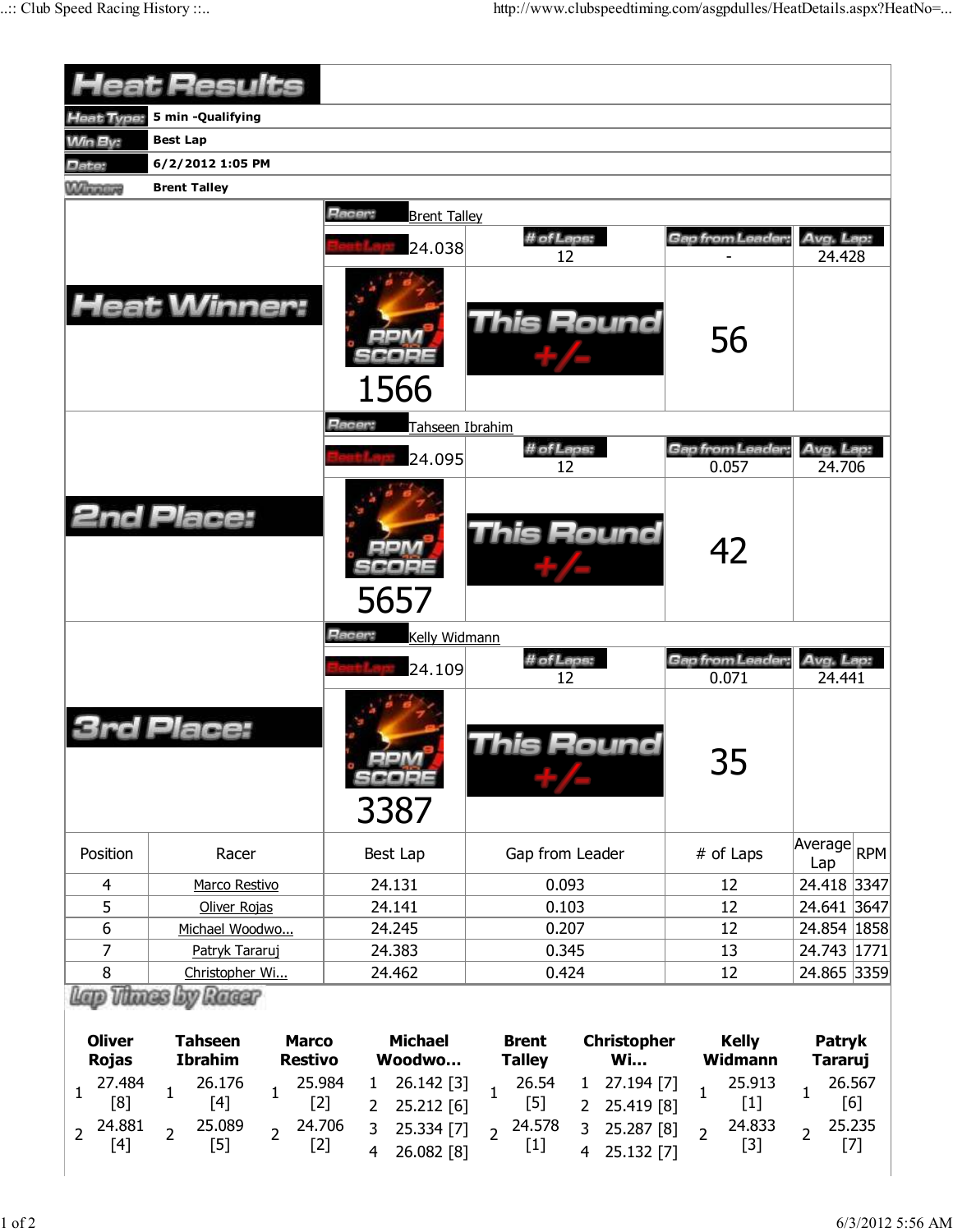|                | <b>Oliver</b><br><b>Rojas</b> |              | <b>Tahseen</b><br><b>Ibrahim</b>                                                                                                                                                                                   |                         | <b>Marco</b><br><b>Restivo</b> |          |                          |                | <b>Brent</b><br><b>Talley</b> |          |                                 |    | <b>Kelly</b><br>Widmann |        | Patryk<br><b>Tararuj</b> |
|----------------|-------------------------------|--------------|--------------------------------------------------------------------------------------------------------------------------------------------------------------------------------------------------------------------|-------------------------|--------------------------------|----------|--------------------------|----------------|-------------------------------|----------|---------------------------------|----|-------------------------|--------|--------------------------|
| 3              | 24.938<br>$[5]$               | 3            | 24.716<br>$[3]$                                                                                                                                                                                                    | $\overline{\mathbf{3}}$ | 24.775<br>$[2]$                |          |                          | 3              | 24.687<br>$[1]$               |          |                                 | 3  | 24.736<br>[4]           | 3      | 25.062<br>[6]            |
| $\overline{4}$ | 24.966<br>[5]                 | 4            | 24.721<br>[4]                                                                                                                                                                                                      | 4                       | 25.158<br>$[3]$                |          |                          | $\overline{4}$ | 24.731<br>$[1]$               |          |                                 | 4  | 24.626<br>[2]           | 4      | 24.921<br>[6]            |
| 5              | 24.743<br>$[7]$               | 5            | 24.465<br>$[3]$                                                                                                                                                                                                    | 5                       | 24.444<br>$[2]$                |          | <b>Michael</b><br>Woodwo | 5              | 24.607<br>[4]                 |          | <b>Christopher</b><br><b>Wi</b> | 5  | 24.631<br>$[5]$         | 5      | 24.693<br>[6]            |
| 6              | 24.493<br>[6]                 | 6            | 24.539<br>$[5]$                                                                                                                                                                                                    | 6                       | 24.292<br>$[2]$                | 5<br>6   | 24.399 [1]<br>24.63 [3]  | 6              | 24.237<br>$[1]$               | 5.<br>6  | 24.862 [8]<br>24.945 [8]        | 6  | 24.447<br>$[4]$         | 6      | 25.034<br>$[7]$          |
|                | 25.687<br>[6]                 | 7            | 25.856<br>$[5] % \includegraphics[width=0.9\columnwidth]{figures/fig_10.pdf} \caption{The figure shows the number of times, and the number of times, and the number of times, respectively.} \label{fig:fig:time}$ |                         | 24.287<br>$[2]$                | 7<br>8   | 24.49 [4]<br>25.342 [5]  |                | 24.744<br>$[1]$               | 7<br>8   | 24.735 [8]<br>24.653 [8]        | 7  | 24.3 [3]<br>24.212      | 7<br>8 | 24.58 [7]<br>24.653      |
| 8              | 24.443<br>[6]                 | 8            | 24.095<br>$[1]$                                                                                                                                                                                                    | 8                       | 24.263<br>$[4]$                | 9<br>10  | 24.58 [6]<br>24.698 [6]  | 8              | 24.123<br>$[2]$               | 9<br>10  | 24.598 [8]<br>24.838 [8]        | 8  | $[3]$<br>24.496         | 9      | $[7]$<br>24.435          |
| 9              | 24.269<br>$[5]$               | $\mathbf{Q}$ | 24.141<br>$[1]$                                                                                                                                                                                                    | $\mathsf{q}$            | 24.186<br>$[3]$                | 11<br>12 | 24.245 [6]<br>24.382 [6] | $\mathsf{q}$   | 24.305<br>$[2]$               | 11<br>12 | 24.462 [8]<br>24.586 [8]        | 9  | $[4]$<br>24.109         | 10     | $[7]$<br>24.682          |
| 10             | 24.287<br>$[5]$               | 10           | 25.237<br>$[2]$                                                                                                                                                                                                    | 10                      | 24.222<br>$[4]$                | 13       |                          | 10             | 24.038<br>$[1]$               | 13       |                                 | 10 | $[3]$<br>24.173         | 11     | $[7]$<br>24.674          |
| 11             | 24.141<br>$[5]$               | 11           | 24.099<br>$[2]$                                                                                                                                                                                                    | 11                      | 24.138<br>$[4]$                |          |                          | 11             | 24.217<br>$[1]$               |          |                                 | 11 | $[3]$<br>24.289         | 12     | $[7]$<br>24.565          |
| 12             | 24.207<br>$[5]$               | 12           | 24.811<br>$[2]$                                                                                                                                                                                                    | 12                      | 24.131<br>$[4]$                |          |                          | 12             | 24.437<br>$[1]$               |          |                                 | 12 | $[3]$                   | 13     | $[7]$<br>24.383          |
| 13             |                               | 13           |                                                                                                                                                                                                                    | 13                      |                                |          |                          | 13             |                               |          |                                 | 13 |                         |        | $[7]$                    |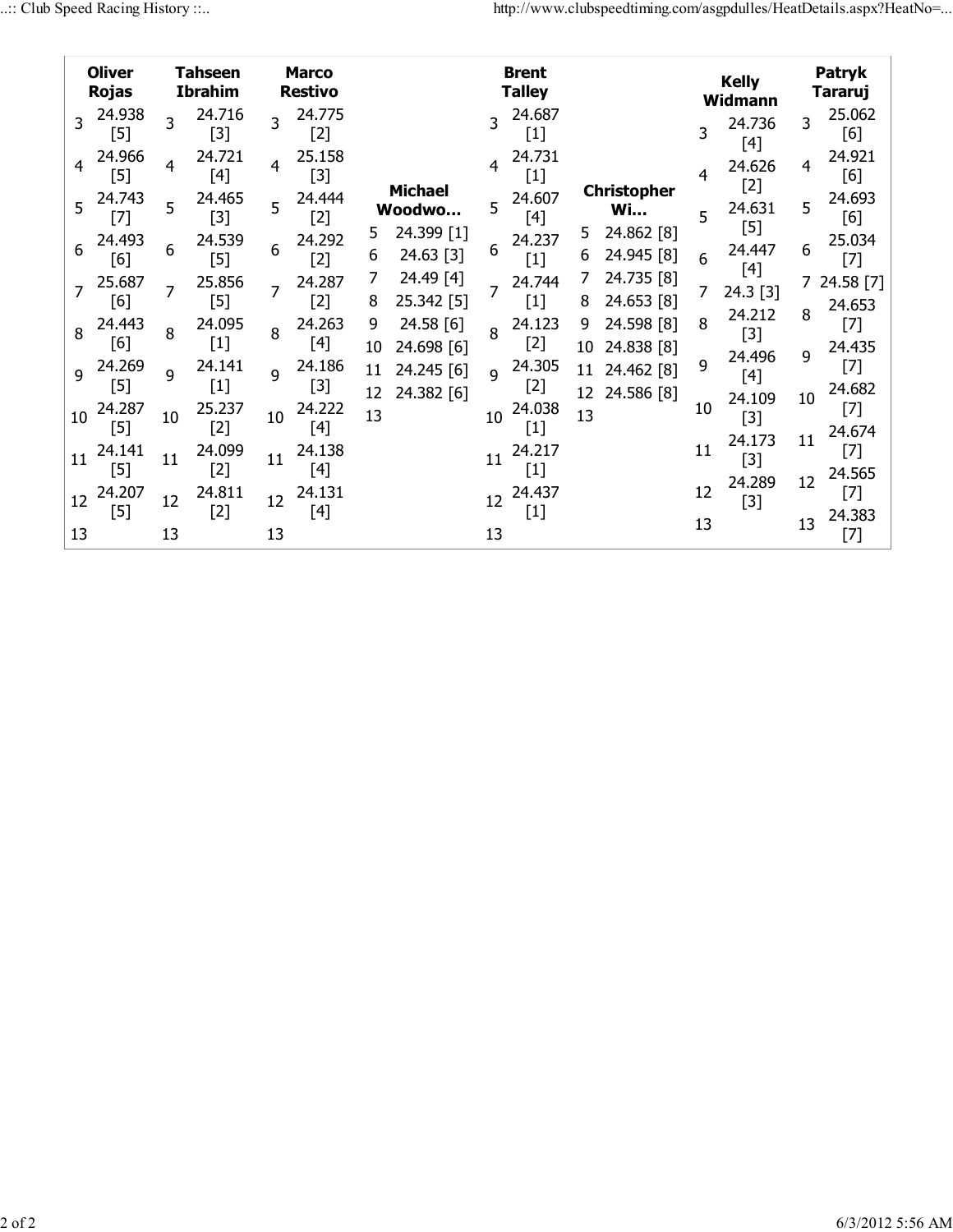|                                                                          | <b>Heat Results</b>                                                                                                     |                                                                                                                      |                                                                                          |                                            |                                                                    |
|--------------------------------------------------------------------------|-------------------------------------------------------------------------------------------------------------------------|----------------------------------------------------------------------------------------------------------------------|------------------------------------------------------------------------------------------|--------------------------------------------|--------------------------------------------------------------------|
| Heat Type:                                                               | 5 min -Qualifying                                                                                                       |                                                                                                                      |                                                                                          |                                            |                                                                    |
| <b>Min By:</b>                                                           | <b>Best Lap</b>                                                                                                         |                                                                                                                      |                                                                                          |                                            |                                                                    |
| Date:                                                                    | 6/2/2012 1:10 PM                                                                                                        |                                                                                                                      |                                                                                          |                                            |                                                                    |
| <b>Winners</b>                                                           | <b>Steve Brooks</b>                                                                                                     |                                                                                                                      |                                                                                          |                                            |                                                                    |
|                                                                          |                                                                                                                         | Racer:<br><b>Steve Brooks</b><br>24.164                                                                              | # of Laps:<br>12                                                                         | Gap from Leader:                           | Avg. Lap:<br>24.541                                                |
|                                                                          | <b>Heat Winner:</b>                                                                                                     | 7569                                                                                                                 | <b>This Round</b>                                                                        | 58                                         |                                                                    |
|                                                                          |                                                                                                                         | Racer:<br>Cristobal Rodr                                                                                             |                                                                                          |                                            |                                                                    |
|                                                                          |                                                                                                                         | 24.28                                                                                                                | # of Laps:<br>13                                                                         | Gap from Leader<br>0.116                   | Avg. Lap:<br>24.534                                                |
|                                                                          | <b>2nd Place:</b>                                                                                                       | 3383                                                                                                                 | <b>This Round</b>                                                                        | 42                                         |                                                                    |
|                                                                          |                                                                                                                         | Racer:<br>Jim Davis                                                                                                  |                                                                                          |                                            |                                                                    |
|                                                                          |                                                                                                                         | 24.308                                                                                                               | # of Laps:<br>12                                                                         | Gap from Leader:<br>0.144                  | Avg. Lap:<br>24.557                                                |
|                                                                          | Place:                                                                                                                  | 7498                                                                                                                 | his Round                                                                                | 35                                         |                                                                    |
| Position                                                                 | Racer                                                                                                                   | Best Lap                                                                                                             | Gap from Leader                                                                          | # of Laps                                  | Average<br><b>RPM</b><br>Lap                                       |
| $\overline{4}$                                                           | Chris Haug                                                                                                              | 24.462                                                                                                               | 0.298                                                                                    | 12                                         | 24.775 1549                                                        |
| 5                                                                        | Robert Orr                                                                                                              | 24.476                                                                                                               | 0.312                                                                                    | 12                                         | 24.885 2234                                                        |
| 6                                                                        | Ary Jogasurya                                                                                                           | 24.721                                                                                                               | 0.557                                                                                    | 12                                         | 25.084 2410                                                        |
| 7                                                                        | Patrick Ferro                                                                                                           | 24.954                                                                                                               | 0.790                                                                                    | 12                                         | 25.412 1541                                                        |
| 8                                                                        | Jeffrey Jenkins                                                                                                         | 25.046                                                                                                               | 0.882                                                                                    | 11                                         | 25.672 1212                                                        |
| <b>Jeffrey</b>                                                           | Racer<br><b>Steve</b>                                                                                                   | <b>Cristobal</b><br>Ary                                                                                              | <b>Robert Orr</b><br><b>Jim Davis</b>                                                    | <b>Chris Haug</b>                          | <b>Patrick</b>                                                     |
| <b>Jenkins</b>                                                           | <b>Brooks</b>                                                                                                           | Rodr<br>Jogasurya                                                                                                    | 26.188<br>26.481<br>$\mathbf{1}$<br>1                                                    | 26.189<br>$\mathbf{1}$                     | <b>Ferro</b>                                                       |
| 27.161 [8]<br>1<br>27.122 [8]<br>2<br>25.159 [6]<br>3<br>25.276 [7]<br>4 | 25.984<br>$\mathbf{1}$<br>$\mathbf{1}$<br>$[1]$<br>$\mathbf{2}^{\prime}$<br>24.794<br>3<br>$\overline{2}$<br>$[3]$<br>4 | 27.158 [7]<br>1 26.291 [4]<br>24.687 [2]<br>2 25.486 [6]<br>24.648 [2]<br>3 25.235 [7]<br>24.814 [4]<br>4 24.843 [5] | $[2]$<br>$[5]$<br>24.504<br>24.838<br>$\overline{2}$<br>$\overline{2}$<br>$[1]$<br>$[4]$ | $[3]$<br>25.103<br>$\overline{2}$<br>$[5]$ | 26.569<br>$\mathbf{1}$<br>[6]<br>25.622<br>$\overline{2}$<br>$[7]$ |